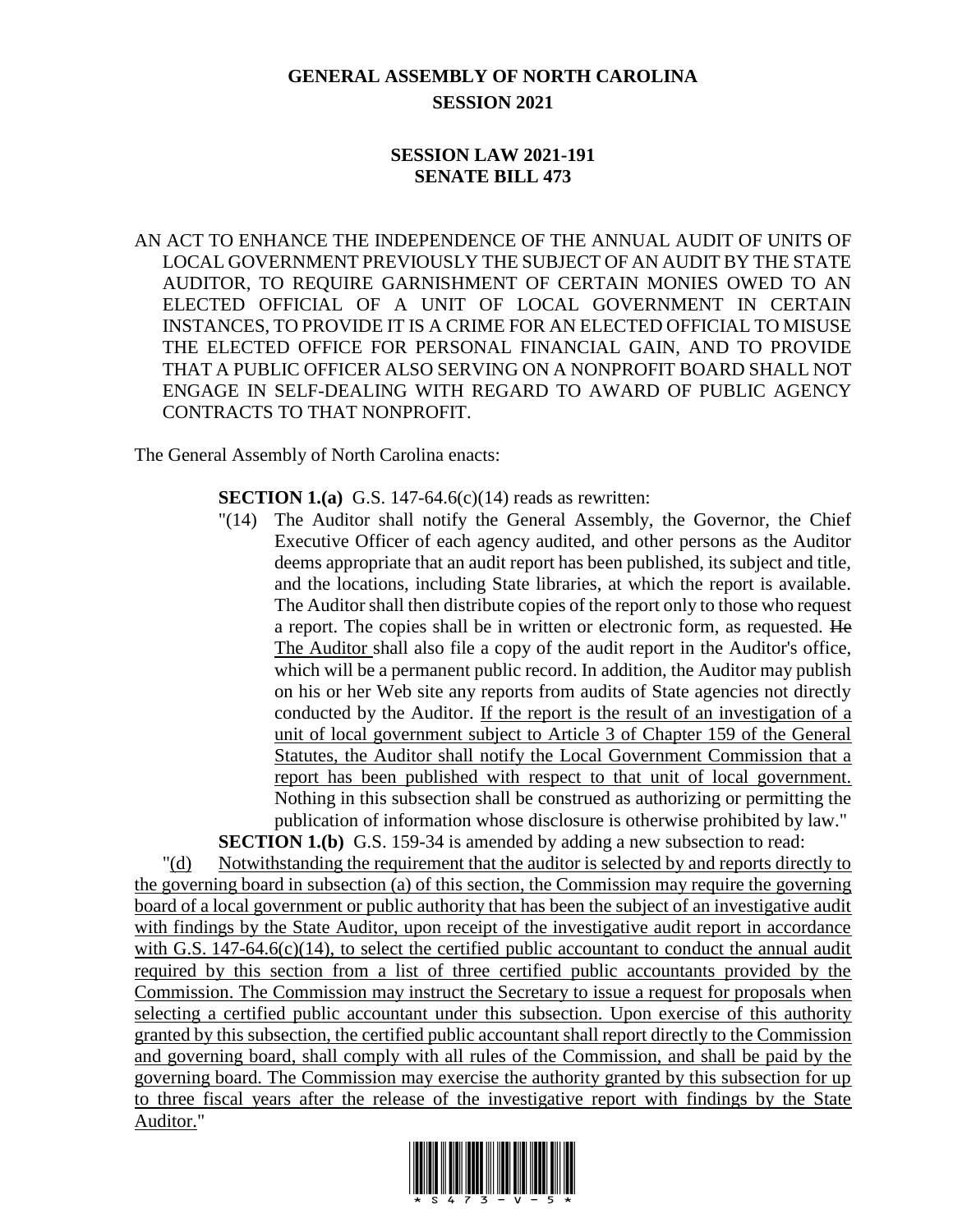**SECTION 1.(c)** This section is effective when it becomes law and applies to any investigative audit issued by the State Auditor on or after that date. The Local Government Commission, in its discretion, may use the authority established by G.S. 159-34(d), as enacted by this act, with respect to any unit of local government that has been the subject of an investigative audit by the State Auditor on or after July 1, 2018.

**SECTION 2.(a)** G.S. 153A-28 reads as rewritten:

# "**§ 153A-28. Compensation of board of commissioners.**

(a) The board of commissioners may fix the compensation and allowances of the chairman chair and other members of the board by inclusion of the compensation and allowances in and adoption of the budget ordinance. In addition, if the chairman-chair or any other member of the board becomes a full-time county official, pursuant to G.S. 153A-81 or 153A-84, his the compensation and allowances may be adjusted at any time during his that person's service as a full-time official, for the duration of that service.

(b) In addition to any other enforcement available, the finance officer of the county shall garnish compensation paid under this section to any chair or other board member to collect any unpaid monies due to the county for county services until such debt is paid in full using the procedure for attachment and garnishment set forth in G.S. 105-368 as if unpaid monies due to the county for county services were delinquent taxes and that finance officer were the tax collector. The provision of G.S. 105-368(a) that limits the amount of compensation that may be garnished to not more than ten percent (10%) for any one pay period shall not apply to this subsection."

**SECTION 2.(b)** G.S. 160A-64.1 reads as rewritten:

#### "**§ 160A-64.1. Withholding compensation; money judgment against council member.**

(a) In addition to any other enforcement available, the finance officer of a city that obtains a final judgment awarding monetary damages against an elected or appointed member of the city council, either individually or jointly, may enforce that final judgment using any of the remedies set forth in G.S. 105-366(b) or the procedure for attachment and garnishment set forth in G.S. 105-368 as if final judgment awarding monetary damages were delinquent taxes and that finance officer were the tax collector.

(b) In addition to any other enforcement available, the finance officer of the city shall garnish compensation paid under G.S. 160A-64 to any mayor or council member to collect any unpaid monies due to the city for city services until such debt is paid in full using the procedure for attachment and garnishment set forth in G.S. 105-368 as if unpaid monies due to the city for city services were delinquent taxes and that finance officer were the tax collector.

The provision of G.S.  $105-368(a)$  that limits the amount of compensation that may be garnished to not more than ten percent (10%) for any one pay period shall not apply to this section."

**SECTION 2.(c)** This section is effective when it becomes law and applies to any compensation paid in accordance with G.S. 153A-28 or G.S. 160A-64 on or after that date.

**SECTION 3.(a)** Article 31 of Chapter 14 of the General Statutes is amended by adding a new section to read:

# "**§ 14-234.2. Public officers or employees financially benefiting from public position.**

(a) No elected officer of a political subdivision of this State shall solicit or receive personal financial gain from the political subdivision of this State for which that elected officer serves by means of intimidation, undue influence, or misuse of the employees of that political subdivision of this State.

(b) This section shall not apply to financial gain received from a political subdivision of this State for acting in the elected official's official capacity or financial gain received with the approval of the governing board of the political subdivision of this State for which that elected officer serves.

(c) Violation of this section shall be a Class H felony."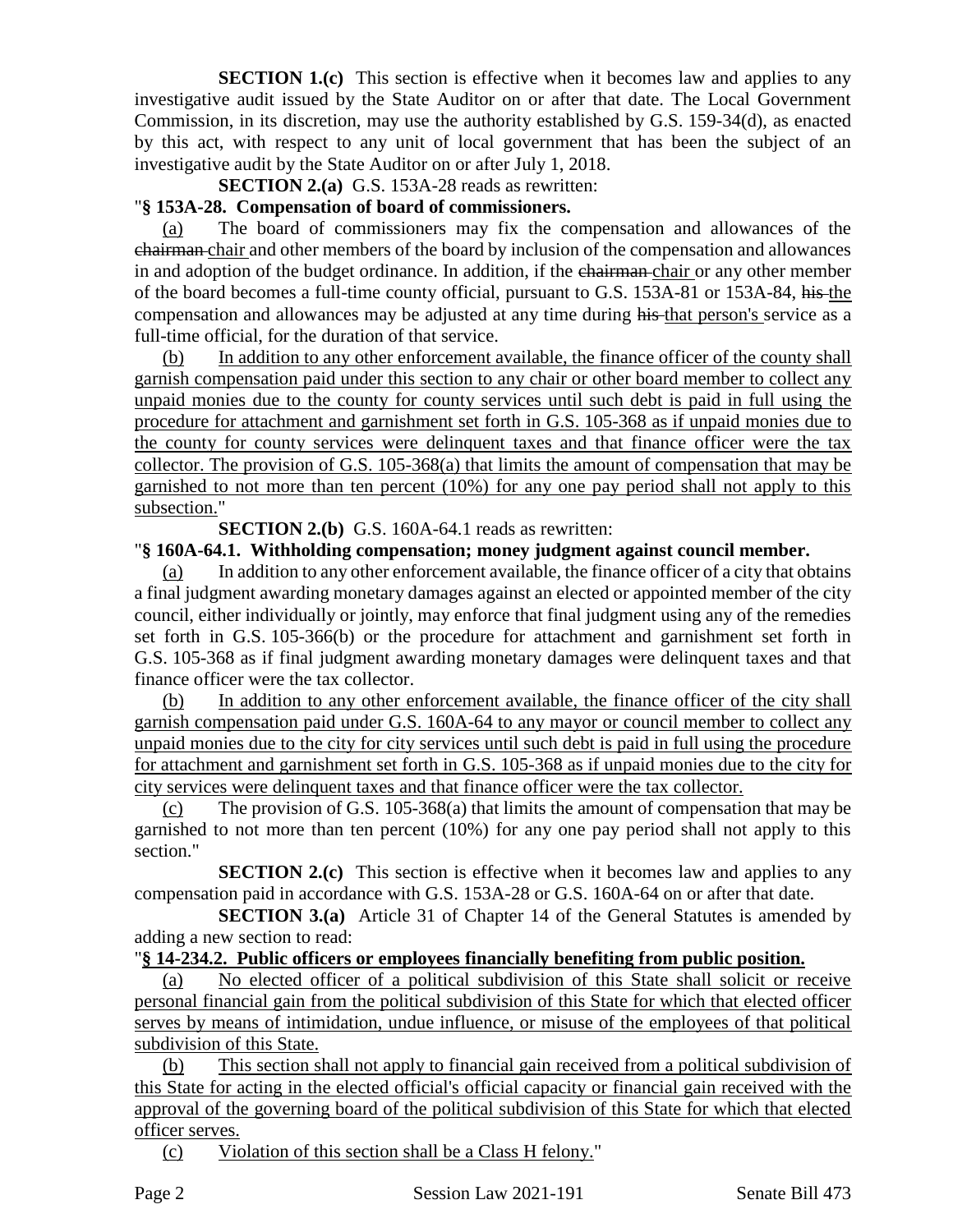**SECTION 3.(b)** This section becomes effective January 1, 2022, and applies to offenses committed on or after that date.

**SECTION 4.(a)** Article 31 of Chapter 14 of the General Statutes is amended by adding a new section to read:

# "**§ 14-234.3. Local public officials participating in contracts benefiting nonprofits with which associated.**

(a) No public official shall knowingly participate in making or administering a contract, including the award of money in the form of a grant, loan, or other appropriation, with any nonprofit with which that public official is associated. The public official shall record his or her recusal with the clerk to the board, and once recorded, the political subdivision of this State may enter into or administer the contract.

(b) Anyone knowingly violating this section shall be guilty of a Class 1 misdemeanor. The exceptions listed in G.S. 14-234(b) and (d1) through (d5) shall apply to this section.

(c) A contract entered into in violation of this section is void. A contract that is void under this section may continue in effect until an alternative can be arranged when (i) an immediate termination would result in harm to the public health or welfare and (ii) the continuation is approved as provided in this subsection. A political subdivision of this State that is a party to the contract may request approval from the chair of the Local Government Commission to continue contracts under this subsection.

(d) For purposes of this section, the following definitions shall apply:

- (1) Nonprofit with which that public official is associated. A nonprofit corporation, organization, or association, incorporated or otherwise, that is organized or operating in the State primarily for religious, charitable, scientific, literary, public health and safety, or educational purposes and of which the public official is a director, officer, or governing board member, excluding any board, entity, or other organization created by this State or by any political subdivision of this State.
- (2) Participate in making or administering a contract. Any of the following actions by a public official:
	- a. Deliberating or voting on the contract.
	- b. Attempting to influence any other person who is deliberating or voting on the contract.
	- c. Soliciting or receiving any gift, favor, reward, service, or promise of reward, including a promise of future employment, in exchange for recommending, influencing, or attempting to influence the award of a contract by the political subdivision of the State with the not-for-profit with which that public official is associated.
- (3) Public official. Any individual who is elected or appointed to serve on a governing board of a political subdivision of this State. The term shall not include an employee or independent contractor of that political subdivision of this State."

**SECTION 4.(b)** This section becomes effective January 1, 2022, and applies to offenses committed on or after that date.